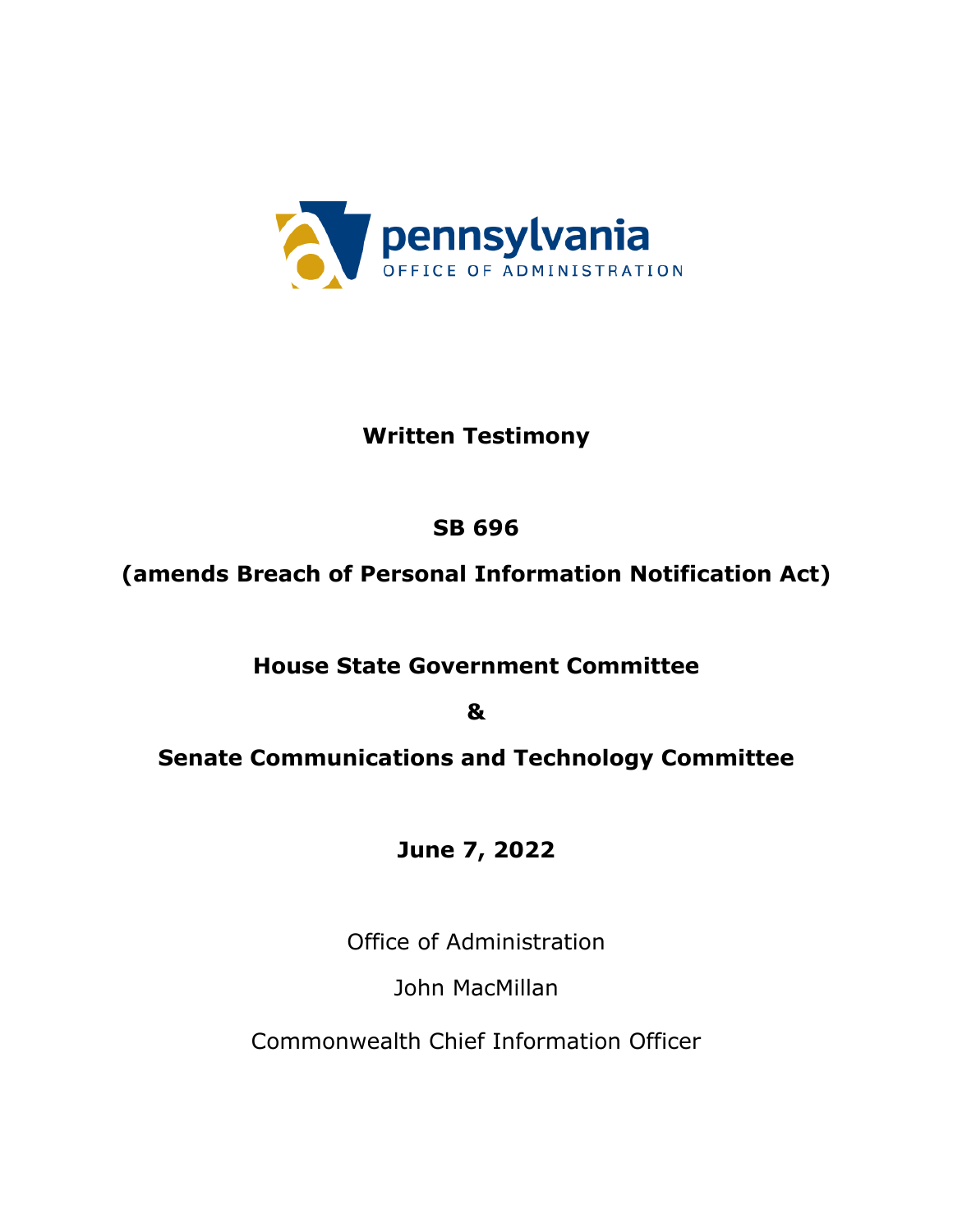Chairman Grove, Chairman Conklin, Chairwoman Phillips-Hill, and Chairman Kane, I am John MacMillan, Chief Information Officer (CIO) and Deputy Secretary for Information Technology.

On behalf of Office of Administration (OA) Secretary Michael Newsome, thank you for the opportunity to present written testimony on SB 696 which amends Act 94 of 2005, the Pennsylvania Breach of Personal Information Notification Act (the "Act").

I apologize for not being here in person to testify. I am currently attending the National Association of State Technology Directors regional conference in Philadelphia. As the host state of this preeminent technology conference, my commitment to this event was made months in advance of the announcement of this hearing. Nationally, Pennsylvania has become a recognized leader in Information Technology (IT) and cybersecurity. In the past several years, the Commonwealth has received numerous national awards which I have attached to my testimony.

In lieu of appearing today, I did offer the Committees my availability to testify on another date, as well as to meet with the Chairs to discuss SB 696. My offer to meet with the Chairs remains open. Throughout my tenure as State CIO, I have met many times with Members of the General Assembly to discuss IT matters and continue to have an open-door policy to do so.

In past sessions over the past seven years, OA and the County Commissioners Association of Pennsylvania (CCAP) have collaborated to engage in discussion with Members of the General Assembly about SB 696 and propose amendments to the Act. OA remains open to working with the Committees and the General Assembly to enhance the Act with amendments that OA and CCAP previously developed and proposed.

From OA's perspective, there is still one very significant change to the Act that needs to be made. A definition of "determination" must be included in any legislation amending the Act. Determination should be defined as: "The final verification, following an investigation, that a Breach of Personal Information has occurred." It is vital that IT professionals have the tools and time to verify that unauthorized access and acquisition to any Personally Identifiable Information (PII) has in fact occurred. We worked with CCAP on the specific wording of that definition and strongly urge that it be included in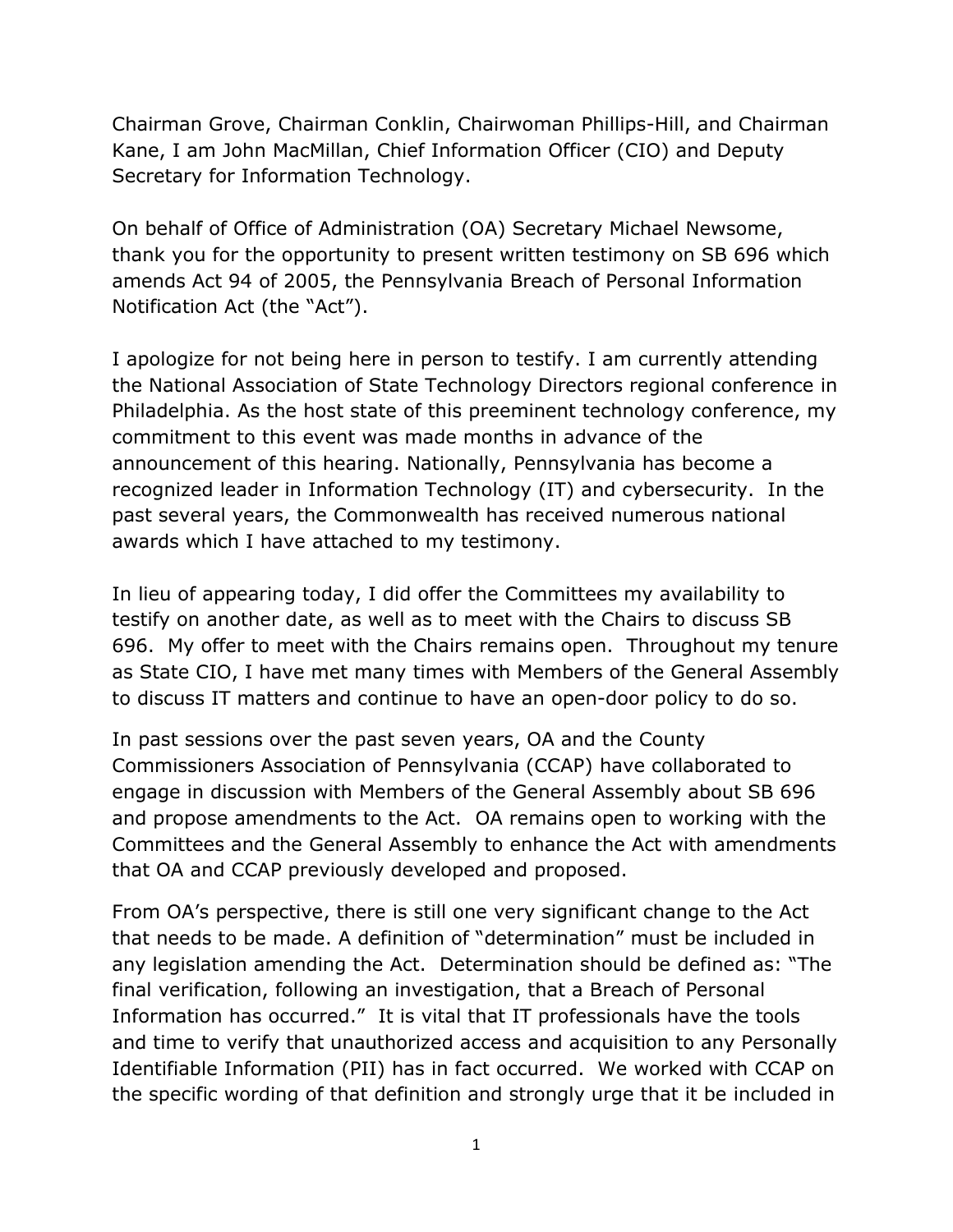the amendments to the Act. In addition, OA recommends two specific changes to terminology in the current draft of the bill that would require contractors to provide notice to OA upon the discovery of a possible breach. This trigger for action, if an entity suspects improper access into a system, allows OA to quickly assess and investigate the situation while offering assistance to contractors where appropriate early on. Attached to this testimony is a proposed amendment that would make this adjustment.

In addition, the Department of General Services (DGS) has estimated that changes required by the bill to current contracts will have a significant fiscal impact on state agencies. Also, according to DGS, future contract costs would be increased to comply with the requirements in the bill.

Cybersecurity matters have been, and will continue to be, a major area of concern at the state and national level. Cybersecurity and protecting our citizens' data is of paramount concern and the top priority for OA. The potential costs of a successful attack can be substantial. South Carolina incurred over \$30 million in costs to recover from a data breach at its Department of Revenue. In the private sector, Equifax has paid \$650 million to settle claims stemming from a 2017 data breach, while Target incurred at least \$158 million in costs for its massive breach.

One of the most challenging elements of cybersecurity is the quickly and constantly evolving nature of security risks. Because of those elements, global cybersecurity spending was over \$86 billion in 2017 and will rise to an estimated \$170 billion in 2022. Hackers now use advanced, persistent threats to penetrate and hide within a network which are designed to siphon off information over a long period of time. Keeping up with, and trying to stay ahead of, cybersecurity threats and risks is a marathon that never ends.

We look forward to continuing to work with the Committees on SB 696 to update the current Act. The goal of the legislation should be to ensure, in a non-partisan manner, that protections are in place for our citizens in the event any actual data breaches occur.

Again, on behalf Secretary Newsome, and the OA staff, we thank all of you who continue to support our work. Once again, thank you for your time and the opportunity to submit testimony to the Committees.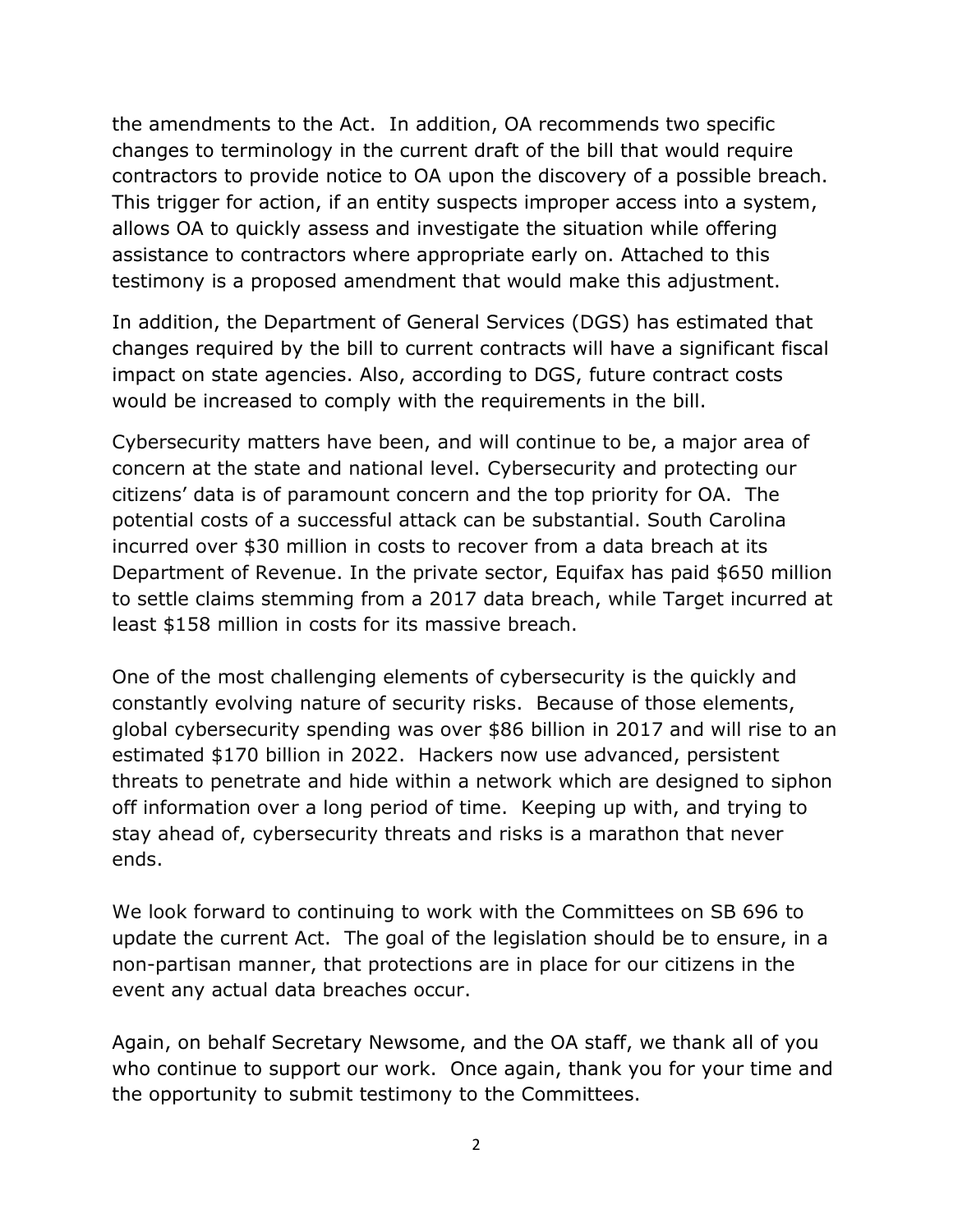#### \*\*\* END OF TESTIMONY \*\*\*

#### **Appendix – Information Technology and Cybersecurity Awards**

The following table summarizes a list of national awards and recognition received since 2015.

| Year | <b>Organization</b>              | <b>Description</b>                                                                                                                    |
|------|----------------------------------|---------------------------------------------------------------------------------------------------------------------------------------|
| 2021 | <b>NASCIO</b>                    | <b>Winner, Emerging and Innovation Technologies,</b><br>DHS Pandemic Electronic Benefit Transfer<br><b>Robotic Process Automation</b> |
| 2021 | <b>NASCIO</b>                    | Finalist, Digital Services: Government of<br>Business, DOT Construction Documentation<br>System                                       |
| 2021 | <b>NASCIO</b>                    | Finalist, Data Management, Analytics and<br>Visualization, Opioid Open Data Dashboard                                                 |
| 2021 | Center for Digital<br>Government | Grade B+, Digital States Survey                                                                                                       |
| 2020 | <b>NASCIO</b>                    | Winner, Data Management, Analytics and<br>Visualization, DOT Maintenance IQ Data<br>Visualization                                     |
| 2020 | <b>NASCIO</b>                    | Finalist, Digital Services: Government to Citizen,<br><b>REAL ID</b>                                                                  |
| 2020 | <b>NASCIO</b>                    | Finalist, Cybersecurity, Key Security Risk<br>Indicators through Cyber Analytics and<br>Correlation                                   |
| 2019 | <b>NASCIO</b>                    | Winner, Enterprise IT Management Initiatives,<br>IT and HR Shared Services                                                            |
| 2019 | <b>NASCIO</b>                    | Finalist, Digital Services: Government to Citizen,<br>PA Child Enforcement System and Job Gateway<br>Integration                      |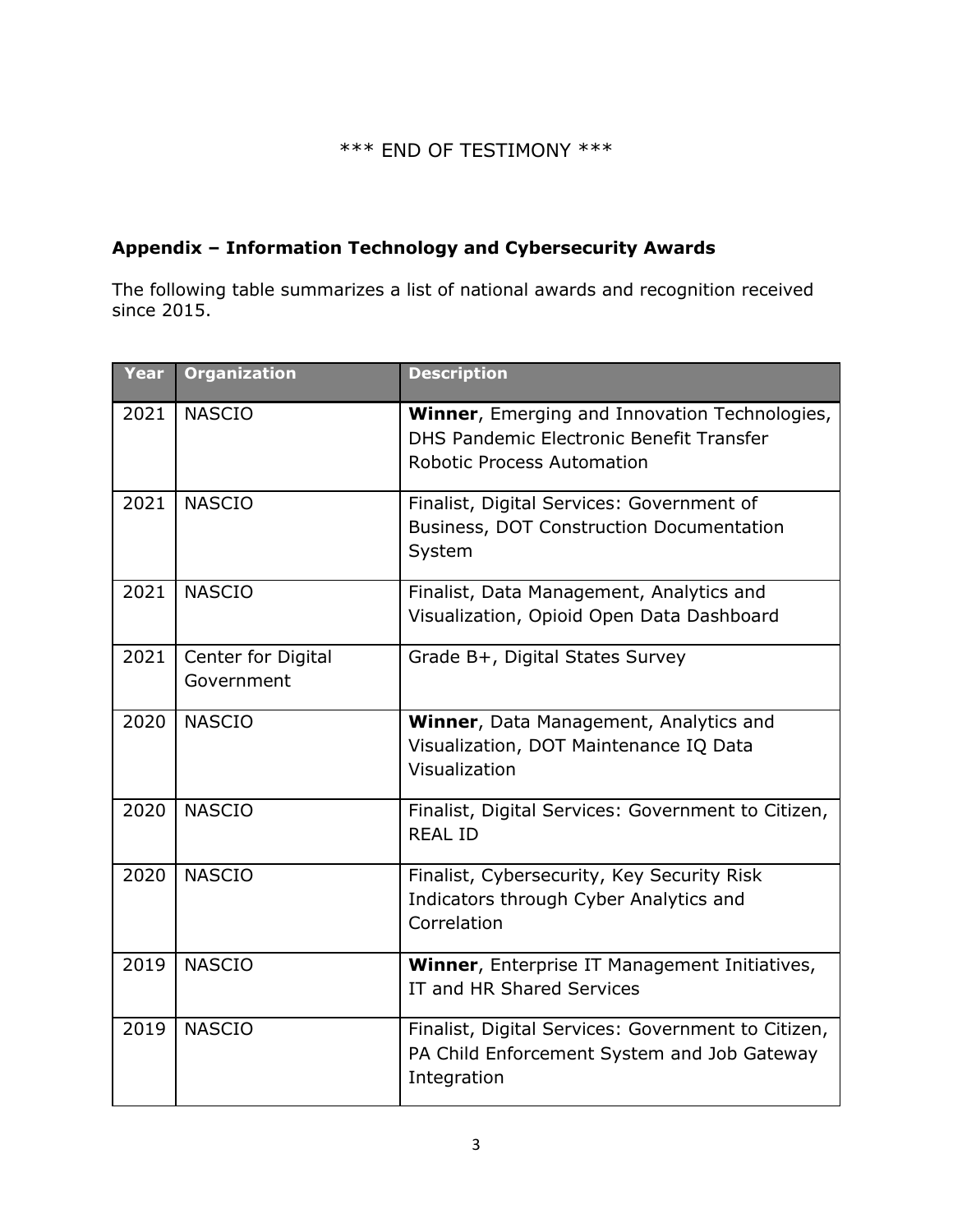| <b>Year</b> | <b>Organization</b>              | <b>Description</b>                                                                       |
|-------------|----------------------------------|------------------------------------------------------------------------------------------|
| 2019        | Center for Digital<br>Government | Winner, Government Experience Award,<br><b>Customer Service Transformation and Child</b> |
|             |                                  | Support/Job Gateway Integration                                                          |
|             |                                  |                                                                                          |
| 2019        | Government                       | Top 25 Doers, Dreamers and Drivers,                                                      |
|             | Technology                       | Erik Avakian                                                                             |
| 2018        | StateScoop                       | 2018 Top 50 in State IT                                                                  |
| 2018        | <b>NASCA</b>                     | Winner, Personnel, IT and HR Shared Services                                             |
| 2018        | Center for Digital               | Grade B+, Digital States Survey                                                          |
|             | Government                       |                                                                                          |
| 2018        | <b>NASCIO</b>                    | Winner, State CIO Special Recognition, Center                                            |
|             |                                  | of Excellence for Electronic Grants                                                      |
| 2018        | <b>NASCIO</b>                    | Finalist, Government to Business, Environmental                                          |
|             |                                  | ePermitting Platform                                                                     |
| 2018        | Government                       | Top 25 Doers, Dreamers and Drivers,                                                      |
|             | Technology                       | John MacMillan                                                                           |
| 2018        | Governor's Awards for            | OA Open Data Team                                                                        |
|             | Excellence                       |                                                                                          |
| 2017        | StateScoop                       | Top 17 State and Local Cybersecurity Leaders to<br>Watch, Erik Avakian                   |
|             |                                  |                                                                                          |
| 2017        | <b>NASCIO</b>                    | Thomas M. Jarrett Cybersecurity Scholarship                                              |
|             |                                  | Recipient, Erik Avakian                                                                  |
| 2017        | <b>NASCIO</b>                    | Winner, Cybersecurity, Risk-Based Multi-Factor                                           |
|             |                                  | Authentication                                                                           |
| 2017        | <b>NASCIO</b>                    | Finalist, Government to Business, eInspection                                            |
|             |                                  | <b>Mobile Application</b>                                                                |
| 2017        | <b>NASCIO</b>                    | Finalist, Government to Citizen, myCOMPASS                                               |
|             |                                  | Mobile App                                                                               |
| 2016        | <b>NASCIO</b>                    | Finalist, Enterprise IT Initiatives, Department of                                       |
|             |                                  | Human Services Advanced Enterprise Web                                                   |
|             |                                  | Services Security and Governance                                                         |